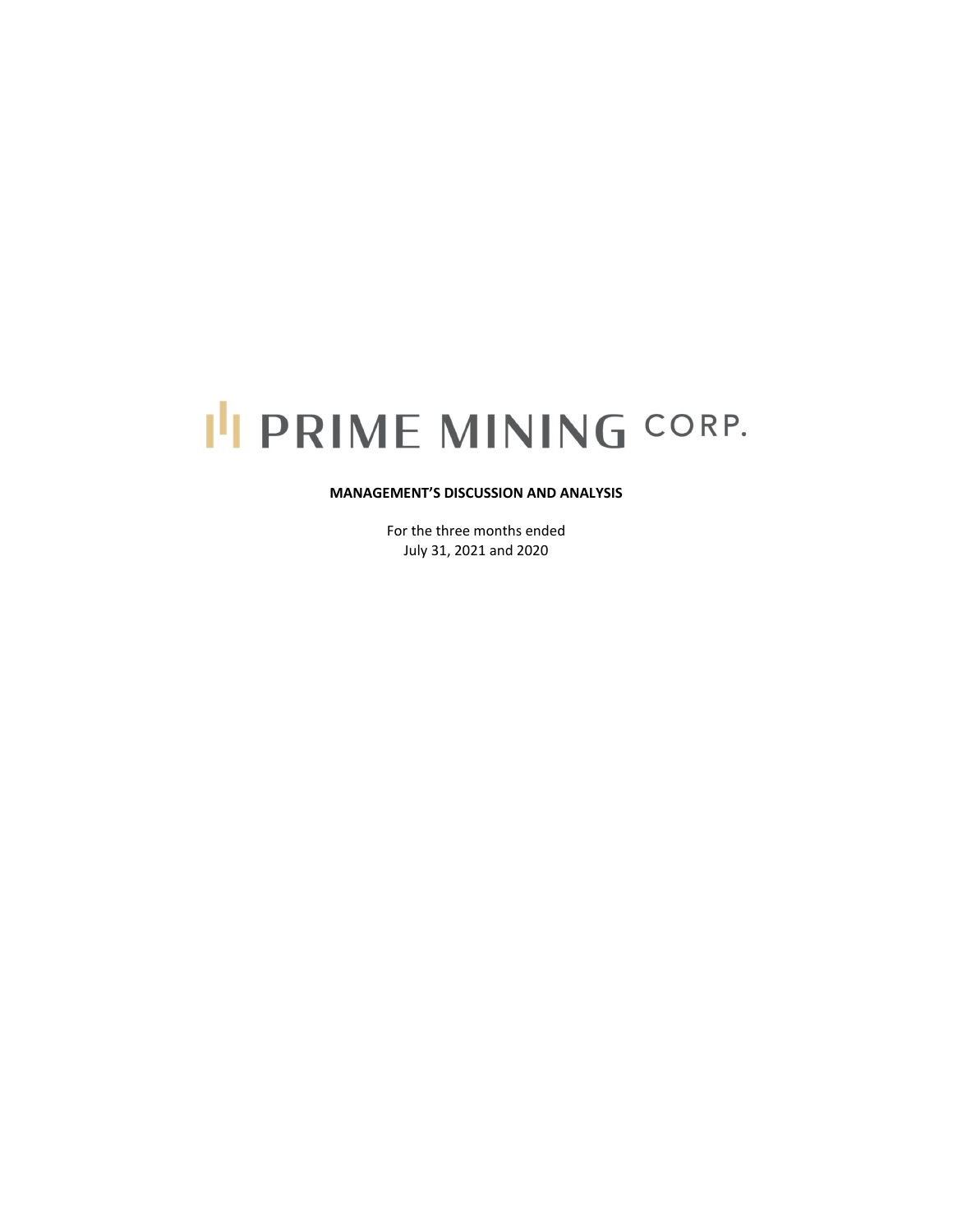*The following is management's discussion and analysis ("MD&A") of Prime Mining Corp. together with its wholly* owned subsidiaries (the "Company" or "Prime"), is prepared as of September 23, 2021, and relates to the financial condition and results of operations for the three months ended July 31, 2021 and 2020. Past performance may not *be indicative of future performance. This MD&A should be read in conjunction with the condensed interim consolidated financial statements ("interim financial statements") and related notes for the three months ended July 31, 2021, which have been prepared in accordance with International Accounting Standard 34 –* Interim Financial Reporting *using accounting consistent with International Financial Reporting Standards asissued by the International* Accounting Standards Board ("IFRS"). As such, the interim financial statements do not contain all the disclosures required by IFRS for annual financial statements and should be read in conjunction with the Company's audited *annual consolidated financial statements for the years ended April 30, 2021 and 2020 ("annual financial statements").*

The first, second, third and fourth quarters of the Company's fiscal years are referred to as "Q1", "Q2", "Q3" and "Q4", respectively. The three months ended July 31, 2021 and 2020, are also referred to as "Q1 2022" and "Q1 2021", respectively. The years ended April 30, 2021 and 2020, are also referred to as "fiscal 2021" and "fiscal 2020", *respectively. All amounts are presented in Canadian dollars, the Company's presentation currency, unless otherwise stated. References to "US\$" and "MXN" are to United States dollars and Mexican pesos, respectively.*

*Certain information contained in this MD&A may constitute forward‐looking statements. Statements in this report* that are not historical facts are forward-looking statements involving known and unknown risks and uncertainties, which could cause actual results to vary considerably from these statements. Readers are cautioned not to put undue *reliance on forward‐looking statements. Refer to the "Risks and Uncertainties" and "Cautionary Note Regarding Forward‐Looking Statements" sections of this document.* 

## **OVERVIEW OF THE BUSINESS**

The Company was incorporated on May 14, 1981 in British Columbia. Prime is a reporting issuer in British Columbia and Alberta, and a Tier 2 issuer on the TSX Venture Exchange ("TSX-V"). The Company's head office and principal place of business is located at Suite 1507 ‐ 1030 West Georgia Street, Vancouver, BC, V6E 2Y3. The Company has wholly owned subsidiaries in the United States, Suriname, Mexico and Barbados although only the Mexican subsidiaries are active. The Company is focused on advancing gold exploration properties in Mexico with the potential to be brought to near-term production.

The Company's common shares are traded on the TSX‐V under the symbol "PRYM", on the Frankfurt Stock Exchange under the symbol "O4V3" and on the OTCQB market under the symbol "PRMNF".

As Prime works to advance the Los Reyes Gold and Silver Project ("Los Reyes" or the "Los Reyes Project"), the Company's focus is on three areas:

- 1) health and safety of our team and the communities we work in;
- 2) use of resources to create maximum value at Los Reyes; and
- 3) corporate responsibility and governance.

During Q1 2022, the Company has seen progress in all three areas with continued emphasis on operating under appropriate covid‐19 guidelines, strengthened exploration team performance and advances in our corporate administration.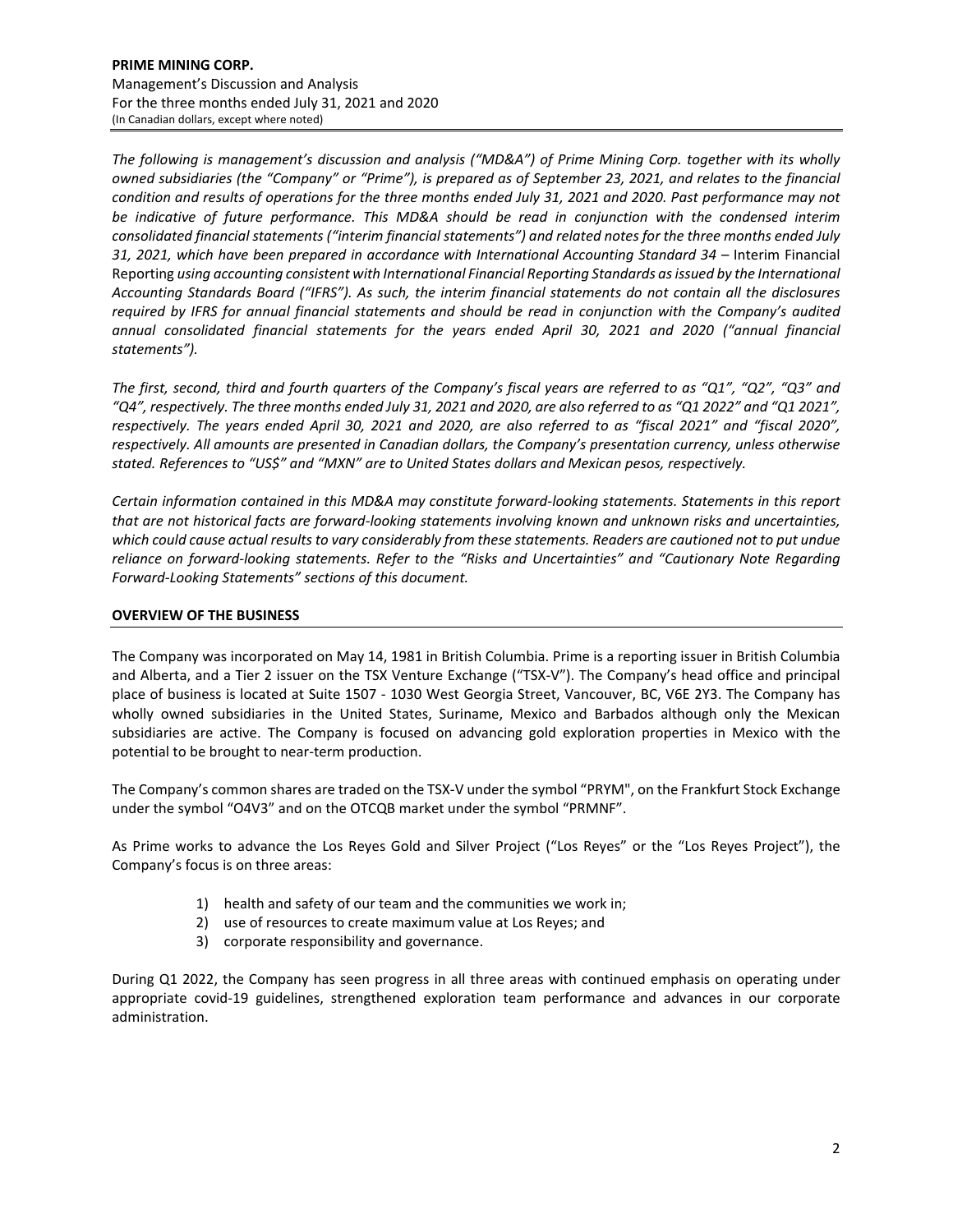## **Los Reyes Gold and Silver Project**

Located 43 kilometres south‐east of the mining centre of Cosala, Sinaloa, Los Reyes has a mining history that stretches back into the 1700s and has seen small‐scale mining activity as recently as the 1980s. In the 1990s, Northern Crown Mines Ltd. explored the property, drilling 381 reverse circulation holes and commissioned a resource estimate and prefeasibility study on the Zapote deposit. Los Reyes was returned to the original concession holders in the early 2000s. Vista Gold Corp. ("Vista Gold") reassembled the land package and drilled 48 core holes in several of the deposits. Vista Gold also completed metallurgical test work and had a resource estimate calculated and a preliminary economic assessment made. Great Panther Silver Ltd optioned the property in 2014, through the acquisition of CanGold Ltd., and drilled 41 core holes in 2015. Minera Alamos Inc. ("MAI") optioned the property from Vista Gold in 2017. Prime acquired the option from MAI in 2019 and began a surface exploration program of trenching and roadcut channel sampling. Prime subsequently exercised the option with Vista Gold in 2020.

The Company believes that the Los Reyes Project is an overlooked, underexplored, low-sulphidation epithermal goldsilver project located in a prolific mining region of Mexico. Previous operators completed various prefeasibility studies yet held back from development due to then‐prevailing declining gold prices. The Company further believes that work that has been completed has provided sufficient understanding of existing resources to allow Los Reyes to be fast-tracked to production. However, Los Reyes holds gold and silver exploration optionality. It is a large epithermal system with the bulk of historic exploration conducted over less than 40% of the known structures leaving significant opportunity to expand known resources.

### **COVID‐19**

The Company is at the exploration stage and while individuals working for the Company may contract covid‐19, the business operation is unlikely to be materially affected in the short term. The Company does not rely on specific materials, laboratories orsuppliers. It is quite possible however, that exploration activities could be delayed by covid‐ 19 and travel restrictions could limit the ability of non-Mexico-based managers to be on-site in Mexico. However, management does not believe that such delays will have a material bearing on progress on the Company's exploration program.

The Company will need to raise funds to continue exploration and, if warranted, development of its properties. As a result of covid‐19's adverse effect on financial markets, this could manifest itself in the Company having difficulty in financing longer-term activities. At this date, it is not possible to determine what affect, if any, covid-19 will have on the ability of the Company to finance its development.

### **HIGHLIGHTS AND KEY DEVELOPMENTS**

### **Los Reyes Project**

### **Acquisition**

On July 20, 2020, the Company announced the completion of the acquisition of the Los Reyes Project with a payment of US\$1,500,000 to Vista Gold, which was made on July 17, 2020 (the "Acquisition Date"). With this payment, Vista Gold no longer retains two separate 2% net smelter royalties on production from open‐pit or underground mining, or a back‐in right to assume a 49% non‐carried interest in any underground mining at Los Reyes.

Prime was required to pay Vista an additional US\$2,100,000 through two payments of:

- 1) US\$1,100,000 no later than six months from the Acquisition Date; and
- 2) US\$1,000,000 no later than twelve months from the Acquisition Date.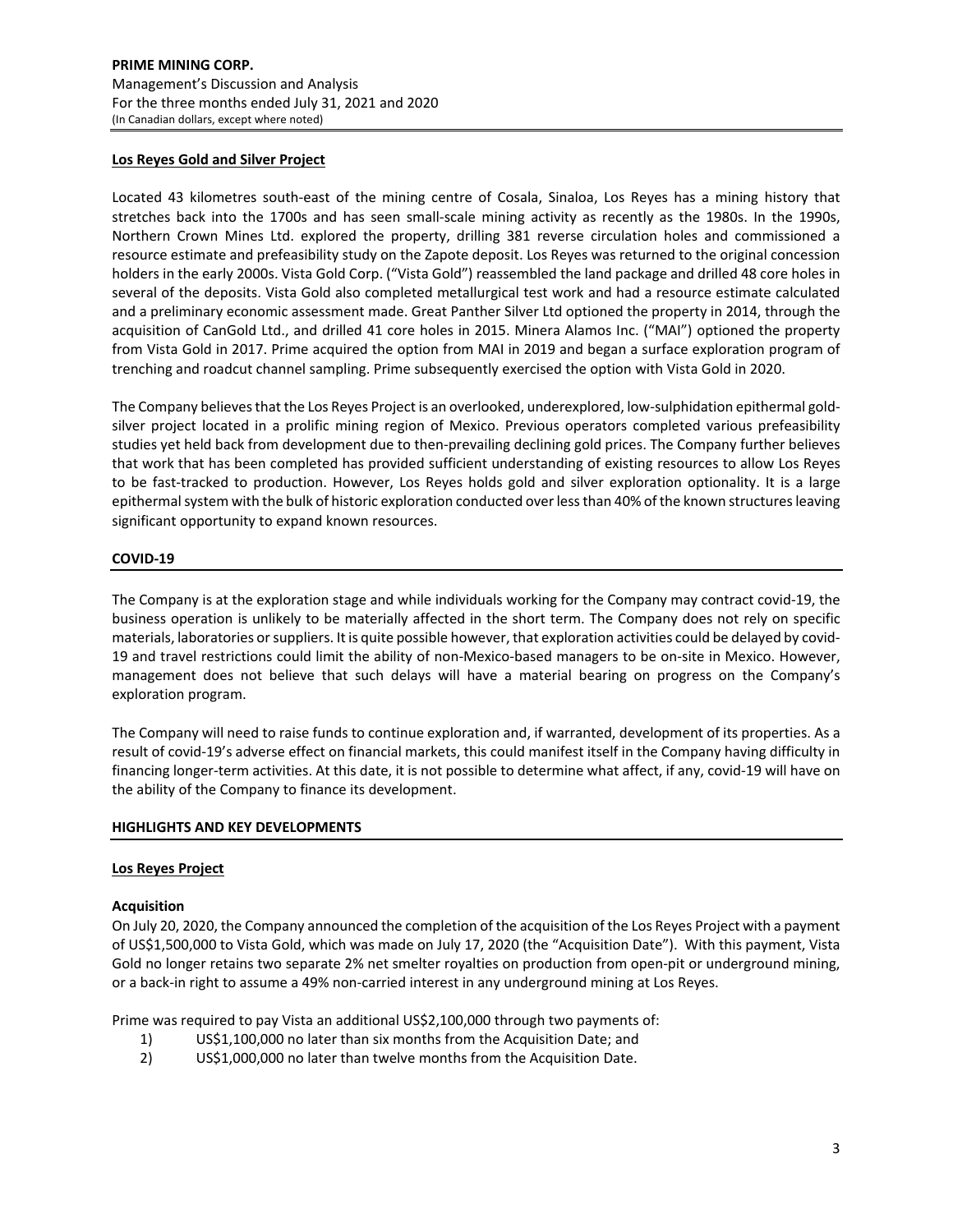If the Company failed to make the two payments, Vista Gold's net smelter royalties and back‐in right would be reinstated. On January 8, 2021, the Company made the first payment of US\$1,100,000. On June 25, 2021, the Company made the second payment of US\$1,000,000.

# **Spring 2021 Exploration Program**

During spring 2021, the Company continued the core drilling exploration program, with seven drill rigs operating on the property, focusing on the Guadalupe East, Noche Buena, San Miguel East, Tahonitas and Zapote South deposits. Re-logging regional and detailed mapping continued across the property in a systematic progression with up to three mapping crews. A soil sampling program was initiated commencing in the Guadalupe East area and over Mina 20 and 21 ("Mina") area. Limited trenching was done over new surface showings in the Guadalupe East area.

Drilling encountered several higher‐grade intervals within the Zapote‐South mineralized envelope, with drill hole 21ZAP‐04 intersecting 4.5 metre ("m") (3.6 m estimated true width ("etw")) at 8.95 grams per tonne ("gpt") gold ("Au") and 74.5 gpt silver ("Ag"). Drill hole 21ZAP‐03 intersected 13.0 m at 0.76 gpt Au and 33.0 gpt Ag, including 1.66 gpt Au and 41.5 gpt Ag over 4.6 m. This expands the Zapote deposit 35 m down‐dip on the most southerly drilled section. The mineralized zone in this area of Zapote‐South now has a 150.0 m dip length and is completely open to the southeast and down‐dip. Drill holes 21ZAP‐04, 05, and 06 all intersected discrete zones of higher‐grade adularia‐bearing quartz mineralization within a broader lower grade envelope. 21ZAP‐07 intersected 11.3 m at 0.97 gpt Au and 29.2 gpt Ag and 21ZAP‐08 yielded 18.7 m at 1.96 gpt Au and 63.1 gpt Ag, including 2.44 g/t Au and 85.3 g/t Ag over 7.2 m. These eight Zapote‐South holes provide: (1) information on the key geological and structural controls for the mineralized intervals that can be used to effectively target higher-grade mineralization along structures within the optimal boiling point elevation, (2) missing silver assay data for the block model, and (3) higher confidence in resource categories that will upgrade the currently defined in‐pit resources.

Drill hole 21ZAP‐09 is an in‐fill hole that intercepted 15.9 m (15.9 m etw) at 2.01 gpt Au and 35.7 gpt Ag plus another 23.4 m (23.4 m etw) at 5.56 gpt Au and 59.0 gpt Ag, including an interval with 8.6 m (8.6 m etw) at 14.09 gpt Au and 105.1 gpt Ag. Hole 21ZAP‐09 provides significant missing silver information to the resource block model.

21ZAP-13, 21ZAP-14, and 21ZAP-15 were step-out holes to the south to test for extensions of the main structure. Drill hole 21ZAP-15 intercepted 4.49 gpt Au and 67.9 gpt Ag over 8.3 m (7.4 m etw) representing a 40.0 m step-out. This represents the most southerly intersection to date at Zapote South. Hole 21ZAP‐14 intercepted 10.4 m (7.3 m etw) grading 2.12 gpt Au and 42.3 gpt Ag. Both holes indicate important open pit expansion potential at Zapote South and were within the optimum higher‐grade elevation.

Four step-out holes completed at Noche Buena expanded in-pit mineralization both down-dip and to the southeast. Noche Buena also remains open along strike. Drill hole 21NB‐02 intersected 3.17 gpt Au and 141.2 gpt Ag over 2.9 m within a broader zone of 39.0 m at 0.7 gpt Au and 29.5 gpt Ag. This expands Noche Buena down dip by 20.0 m. Drill hole 21NB‐03 expands this mineralized zone 25.0 m along strike with an intersection of 1.12 gpt Au and 29.7 gpt Ag over 6.0 m.

The first core hole from San Miguel East intersected 4.5 m at 1.0 gpt Au and 130.7 gpt Ag. The drill hole is a 50.0 m step down and the deepest intersection to date at San Miguel East. The mineralized intersection is 10.0 m below bottom of the currently defined open pit resource.

Drill hole 21GE‐03 targeted the Estaca vein at Guadalupe East in an area with no known historic mining or previous drilling to gain more geologic and structural controls and aid in further planning of step-out drilling. Access and topography constraints required hole 21GE-03 to be drilled at a high angle to the interpreted mineralized system. The drill hole successfully intercepted the Estaca vein with a drill core length of 58.0 m (11.6 m etw) returning 12 gpt Au and 724.6 gpt Ag. Contained within this intercept are three discrete mineralized zones: two upper vein breccia zones separated by 3.5 m (0.7 etw) of waste and a lower mineralized stockwork unit separated from the lower vein breccia by 4.5 m (0.9 m etw) of waste. The first vein breccia intercept was 28.0 m (5.6 m etw) of 11.95 gpt Au and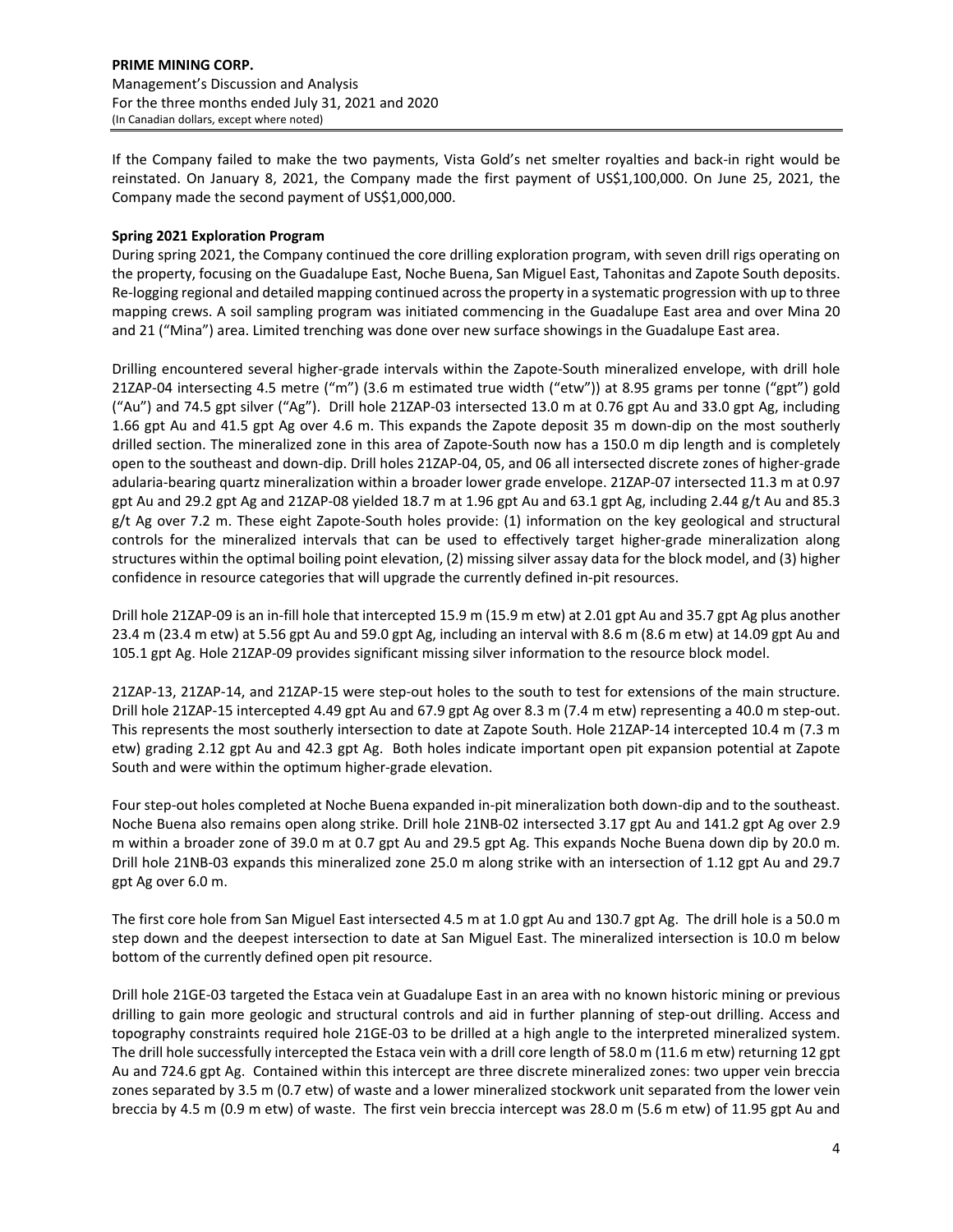1,122.1 gpt Ag and the second vein breccia intercept was 10.0 m (2.0 m etw) at 11.17 gpt Au and 909.3 gpt Ag. The lower stockwork unit intercept was 12.0 m (2.4 m etw) at 2.00 gpt Au and 120.9 gpt Ag.

Drill hole 21GE‐03 intersected the Estaca vein approximately 125 m higher in elevation and nearly 70 m northwest of previously reported hole 21GE‐01 which intersected 1 m at 3.25 gpt Au 380.0 gpt Ag, including 6.5 m at 6.51 gpt Au and 587.5 gpt Ag. These intercepts, and the historic intercepts in drill holes 12GV‐02 and 12GV‐03, establish that significant mineralization persists at shallower, open pit depths and the resource has expansion potential to the southeast.

Drill holes 21GE‐05 and 21GE‐07 intersected new mineralized structures adjacent to the Estaca vein. Hole 21GE‐05 intercepted 1.5 m (1.4 m etw) at 50 gpt Au and 300.0 gpt Ag and hole 21GE‐07 intersected 0.9 m (0.6 m etw) at 93.80 gpt Au and 829.0 gpt Ag. These new structures also potentially expand the current Guadalupe East pit‐constrained Inferred resource.

Refer to the following news release, published on SEDAR, for additional technical data:

- "Prime Reports Results Including 8.95 gpt Au and 74.5 gpt Ag over 4.5 Metres and 1.96 gpt Au and 63.6 gpt *Ag over 18.7 Metres from Ongoing Drilling at Los Reyes"* dated April 6, 2021.
- *"More Bonanza Grade Gold‐Silver at Los Reyes as Ongoing Drilling Expands Guadalupe East and Zapote South"* dated May 25, 2021.

## **Summer 2021 Exploration Program**

As summer 2021 started, the Phase 1 drilling campaign was completed with 15,061 m drilled in 74 holes. Following this achievement and with the start of the Sinaloa rainy season, five of the drill rigs were demobilized during the first month of summer. Two drills remain active on the property as an expansion to the Phase 1 campaign testing areas that are relatively easier to access. Core logging, core splitting and sampling have been moved to Cosalá from El Saucito to reduce crew transportation time. Regional and detailed mapping continues, and results will be integrated into geologic modeling over the next several months. Soil sampling has been put on hold due to terrain conditions in the rainy season. As the summer 2021 exploration program draws to a close, the Company has completed 97 drill holes for 20,153 m.

Early in the summer, the Company released drill results from the first holes drilled into the major new discovery, Mina, located 1.3 kilometres northeast of the Guadalupe East deposit, currently the most eastern of the eight‐known gold‐silver deposits at Los Reyes. Drill hole 21MINA‐02 returned 4.44 gpt Au and 1,060.1 gpt Ag over 7.5 m (4.8 m etw) from 142.5 m downhole, including 3.15 m (2.0 m etw) at 6.62 gpt Au and 1,397.8 gpt Ag and 1.85 m (1.2 m etw) at 6.3 gpt Au and 1,881.0 gpt Ag. 21MINA‐05 returned 3,243 gpt Ag over 1.15 m (0.74 m etw) with no associated gold from 81.7 m downhole. A slightly lower zone in 21MINA‐05 returned 1.45 gpt Au and 29.3 gpt Ag over 3.7 m (1.85 m etw) from 91.0 m downhole. 21MINA‐06 returned 1.72 gpt Au and 29.6 gpt Ag over 3.85 m (3.20 m etw) from 23.7 m downhole.

At Noche Buena, drill holes continued to confirm the expansion of mineralization both down‐dip and along strike beyond the current inferred category resource boundary. Additionally, the drilling adds silver assay data to the resource in areas where it was not recorded by prior operators. Drill hole 21NB‐05, the most easterly hole, returned 0.77 gpt Au and 48.3 gpt Ag over 4.5 m (2.9 m etw) starting at 117.5 m downhole including 2.67 gpt Au and 140.2 gpt Ag over 0.6 m (0.4 m etw). 21NB‐05 intersected 0.77 g/t Au and 48.3 g/t Ag over 4.5 m indicating that Noche Buena isstill open beyond the eastern limit of the current pit‐constrained resource. 21NB‐06, drilled near the current resource pit bottom, returned 1.29 gpt Au and 60.7 gpt Ag over 36.1 m (28.9 m etw) starting at 93.1 m downhole, including 5.74 gpt Au and 108.1 gpt Ag over 4.5 m (3.6 m etw). 21NB‐07 returned 0.65 gpt Au and 20.7 gpt Ag over 11.6 m (10.4 etw) starting at 24.0 m downhole including 1.21 and 38.9 gpt Ag over 4.5 m (4.1 etw). 21NB-08 returned 1.23 gpt Au and 28.0 gpt Ag over 11.1 m (8.9 m etw) at 32.4 m downhole including 1.1 m (0.9 m etw) at 6.08 gpt Au and 90.9 gpt Ag. 21NB‐09 returned 2.89 gpt Au and 61.6 gpt Ag over 10.5 m (8.4 m etw) at 70.5 m downhole including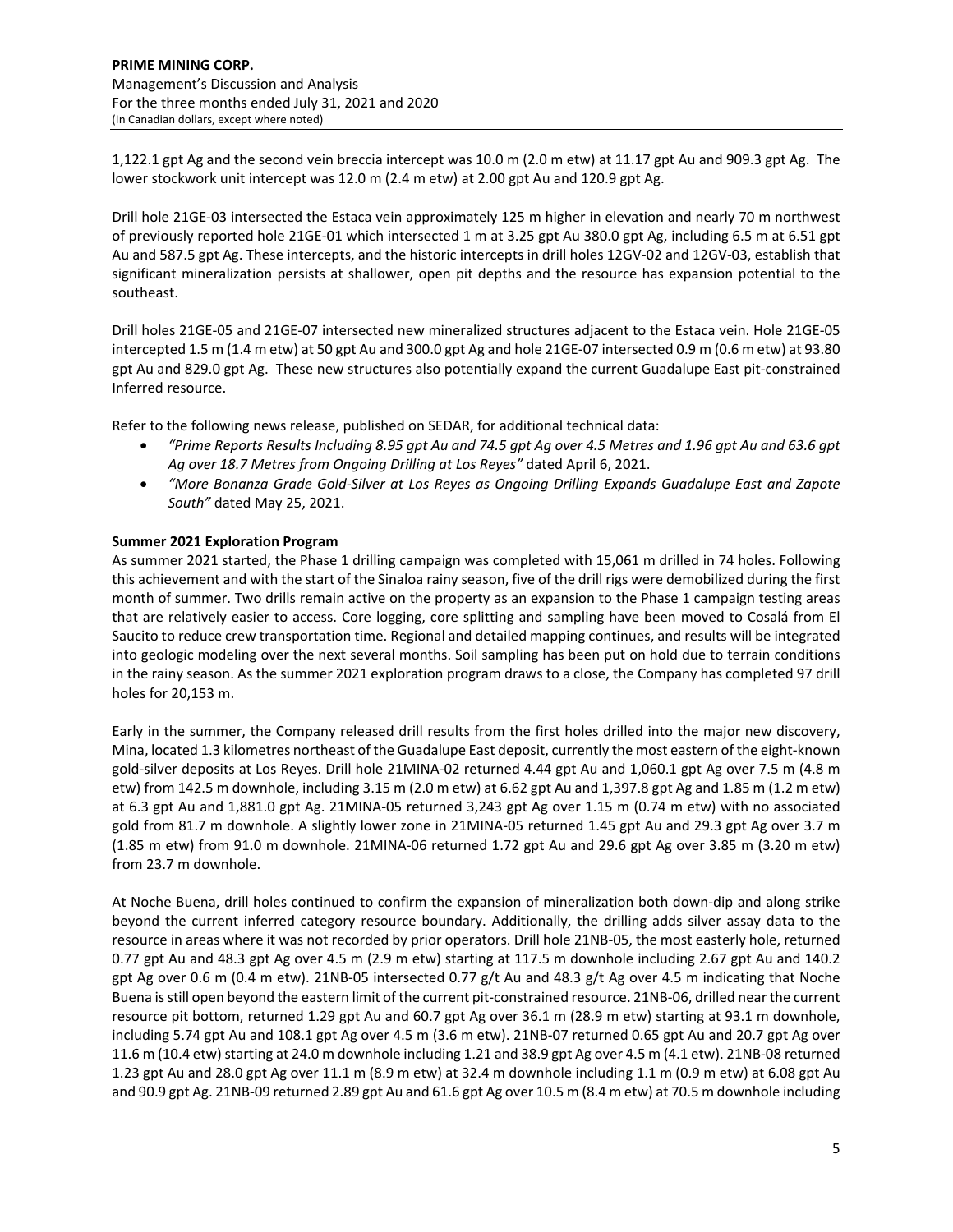1.5 m (1.2 m etw) at 18.00 gpt Au and 209.3 gpt Ag. Hole 21NB‐10 returned 0.70 gpt Au and 27.9 gpt Ag over 19.5 m (15.6 m etw) at 63.0 m downhole including 1.5 m (0.9 m etw) at 3.73 gpt Au and 109.5 gpt Ag. 21NB‐11 returned 1.00 gpt Au and 18.0 gpt Ag over 5.8 m (5.2 etw) starting at 76.5 m downhole.

Holes 21NB‐06, 21NB‐07, 21NB‐09 and 21NB‐11 all intersected mineralization at or just below the pit bottom.

At San Miguel East, drill holes continued to confirm the expansion of mineralization. Drill hole 21SME‐03 returned 2.50 gpt Au and 117.9 gpt Ag over 8.3 m (7.5 m etw) at 139.5 m downhole including 4.57 gpt Au and 139.8 gpt Ag over 3.8 m (3.4 m etw) and 1.63 gpt Au and 193.2 gpt Ag over 1.5 m (1.3 m etw) at 244.5 m downhole. Additionally, dill hole 21SME‐07 returned 1.02 gpt Au and 51.4 gpt Ag over 15.0 m at 7.5 m downhole including 4.11 gpt Au and 13.1 gpt Ag over 3.0 m and 1.22 gpt Au and 137.8 gpt Ag over 7.9 m at 42.0 m downhole including 2.48 gpt Au and 280.3 gpt Ag over 3.1 m, the etw was equal to the actual core length. The Phase 1 drilling program is now complete with the mineralized structure being intersected in all seven drill holes.

At San Miguel East, the Fresnillo Structure, was intersected for the first time and within the current pit boundary. The nearly 1‐kilometer structure had no prior drilling. Drill hole 21SME‐02 returned 0.82 gpt Au and 7.5 gpt Ag over 6.8 m (5.6 m etw) from surface in newly defined mineralized vein breccia. The structure is within the current and expanding open‐pit boundary and should reduce the stripping ratio and waste rock.

Initial drilling commenced at Las Primas including three shallow holes to acquire an initial subsurface understanding of the outcropping breccia and quartz vein structures. No drilling has occurred at Las Primas by previous operators, in part due to a lack of road and constrained access. Drill hole 21LP-01 returned 1.55 gpt Au and 3.4 gpt Ag over 1.0 m (0.7 m etw) at 31.7 m downhole. Additionally, drill hole 21LP‐02 returned1.58 gpt Au and 13.6 gpt Ag over 7.5 m (3.8 m etw) at 24.0 m downhole including 15.90 gpt Au and 134.5 gpt Ag over 0.4 m (0.2 m etw) and including 7.02 gpt Au and 50.2 gpt Ag over 0.7 m (0.4 m etw) and 0.83 gpt Au and 26.4 gpt Ag over 3.0 m (1.1 m etw) at 107.3 m downhole.

At Guadalupe East, the Company reported results from thirteen drill holes, twelve of these holes (21GE‐09 to 20) intercepted the high‐grade Estaca epithermal vein and the remaining hole, 21GE‐08, collected structural data on the San Nicolas vein. Eight of the twelve Estaca holes were successful in intersecting high‐grade gold‐silver mineralization. This Phase 1 drilling extends 100 metres below the base of the April 2020 Pit‐Constrained Resource giving an approximate 250 to 300 drill-indicated metre vertical extent of the mineralized boiling zone that remains open vertically up dip. Historical metallurgical test work was completed by prior operators of high‐grade mineralized material at Los Reyes. The material tested is in line with the gold‐silver grades encountered during Phase 1 drilling and results indicate that gold recovery increased to 93% from 75% and silver recovery increased to 83% from 25% using mill processing instead of heap leaching. Two of the twelve Estaca holes were terminated in old workings.

Drilling occurred in areas proximal to, but outside of the Pit‐Constrained Resource. The holes were targeted to expand the currently defined Pit‐Constrained Resource and to determine the potential vertical extent of the gold‐ silver bearing mineralization within the Estaca Vein at depth below the Pit‐Constrained Resource.

Drill holes 21GE‐11, 13, 18 and 19 were drilled just outside the Pit‐Constrained Resource limits and demonstrate strong potential for near‐pit resource expansion given intersected widths of between 7.2 m and 43.9 m. Results include 1.63 gpt Au and 220.2 gpt Ag over 10.3 m (7.3 m etw) in hole 21GE‐11; 4.77 gpt Au and 174.5 gpt Ag over 7.2 m (7.2 m etw) in hole 21GE‐13; 15.58 gpt Au and 270.2 gpt Ag over 11.7 m (9.4 m etw) in hole 21GE‐18; and 2.66 gpt Au and 118.4 gpt Ag over 43.9 m (30.7 m etw) in hole 21GE‐19.

Drill holes 21GE‐10 and 14 are within 100 m below the bottom of the Pit‐Constrained Resource and have intersected grades that potentially expand the open pit at depth. Hole 21GE‐10 returned 0.94 gpt Au and 92.0 gpt Ag over 10.85 m (5.4 m etw) and hole 21GE‐14 returned 3.19 gpt Au and 376.7 gpt Ag over 12.9 m (5.2 m etw).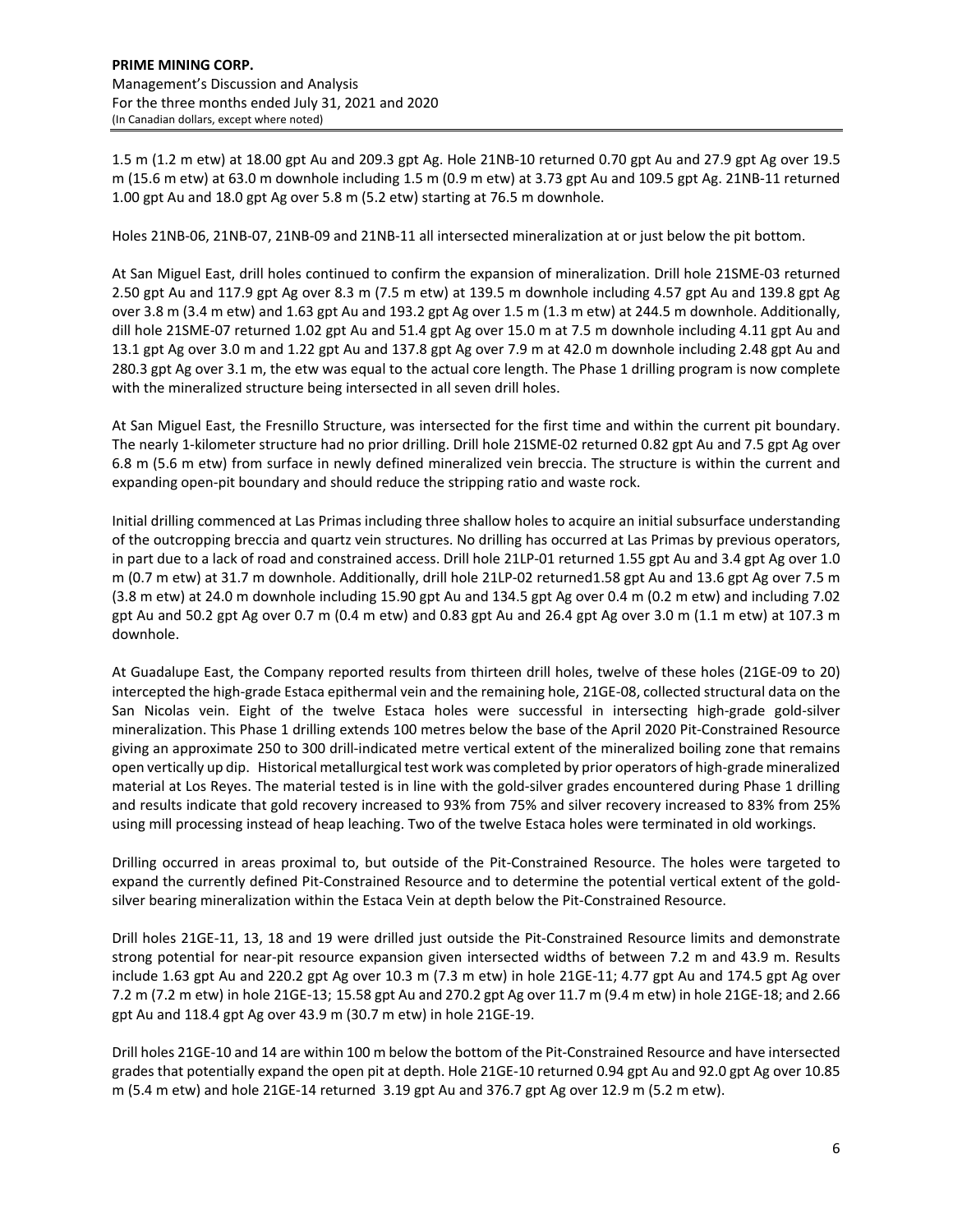Drill holes 21GE‐15 and 21GE‐20 were drilled more than 300 m east of the boundary of the Pit‐Constrained Resource and 100 m east of the nearest drill intersection. These two holes encountered historic underground development and natural faulting that resulted in poor core recoveries. Nevertheless, they intersected significant high-grade mineralization that demonstrates major resource expansion potential to the southeast. Hole 21GE‐15 returned 7.31 gpt Au and 615.0 gpt Ag over 7.0 m (6.6 m etw) before being abandoned in historic workings. Hole 21GE‐20 returned 35.37 gpt Au and 1,626.0 gpt Ag over 6.0 m (etw), including 62.60 gpt Au and 2,574.0 gpt Ag over 3.0 m (3.0 m etw).

Drill Hole 21GE‐08 was targeting the west extension of the San Nicolas Vein and designed to collect information on structure with oriented core. The hole intersected 5.3m (4.4m etw) grading 0.44 gpt Au and 9.9 gpt Ag starting at 58.40 m downhole. The San Nicolas vein lies directly within the footwall of the Estaca Vein, and outcrops in the shallowest portions of the southeast boundary of the Pit‐Constrained Resource.

Comprehensive planning is underway for the approximately 30,000 m Phase 2 drill campaign which it is anticipated to commence in November, after the current rainy season. Phase 2 will utilize a combination of 6 to 8 core and reverse circulation drill rigs. Reverse circulation rigs will be used, where infrastructure permits, to accelerate the rate of in‐fill drilling and resource definition. Permitting activities continue for construction of Phase 2 roads and drill pads.

Refer to the following news release, published on SEDAR, for additional technical data:

- *"Prime Mining Intercepts 4.44 gpt Gold and 1,060.1 gpt Silver over 7.5 Metres at New Discovery 1.3 Kilometres from Guadalupe East; Phase 2 Drilling Underway"* dated June 28, 2021.
- "Prime Mining Intercepts 36.1 Metres With 1.29 gpt Au and 60.7 gpt Ag at Noche Buena Deposit as New *Drilling Continues Expansion"* dated July 12, 2021.
- "Prime Mining Discovers Gold-Silver Zones in San Miguel East Pit-Constrained Resource and Near-Surface *Mineralization at Las Primas"* dated August 4, 2021.
- "Additional High‐Grade Results Expand Open‐Pit Potential at Guadalupe East" dated September 8, 2021.

# **Expenditures**

Project expenditures during the three months ended July 31, 2021, and 2020, are summarized as follows:

|                                            | 2021      | 2020      |
|--------------------------------------------|-----------|-----------|
|                                            |           | Restated  |
| Salaries and personnel                     | 408,707   | 156,976   |
| <b>Drilling</b>                            | 1,580,107 |           |
| Resource estimation and technical services | 402,601   | 114,164   |
| Equipment and field supplies               | 207,174   | 41,445    |
| Land payments and maintenance              | 69,862    | (16, 253) |
| General and administrative                 | 135,589   | 33,845    |
| Value added tax                            | 413,106   |           |
|                                            | 3,217,146 | 330,177   |

Salaries and personnel increased to \$408,707 compared to \$156,976 during Q1 2021. During fiscal 2021, additional employees and contractors were engaged to advance the Los Reyes Project.

Drilling increased to \$1,580,107 compared to \$nil during Q1 2021. During December 2020, the drilling program commenced.

Resource and estimation and technical services increased to \$402,601 compared to \$114,164. Following the commencement of the drill program more technical advisory and laboratory expenditures were incurred.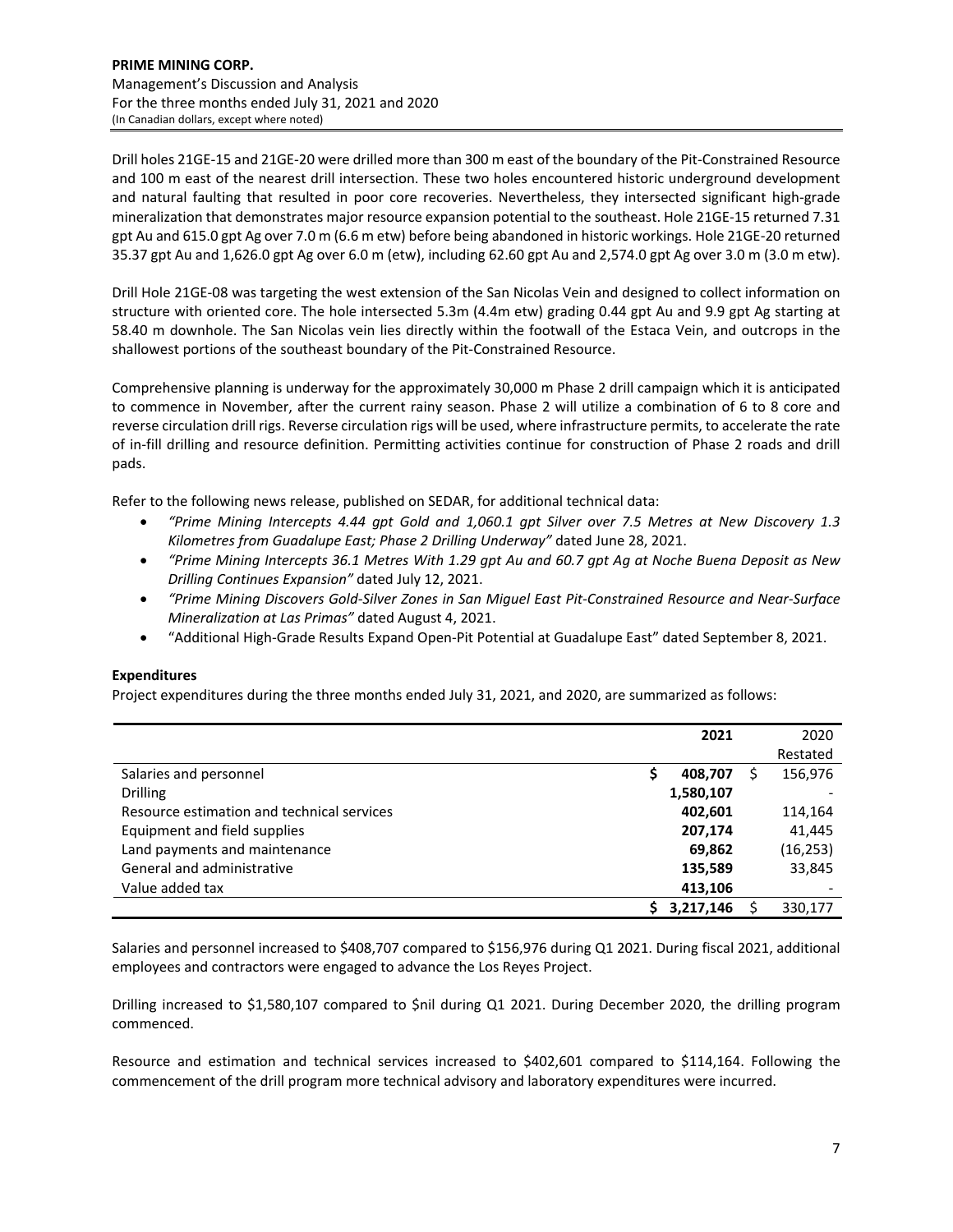Equipment and field supplies increase to \$207,174 compared to \$41,445 during Q1 2021. The increase is due to increased employees and activities at the Los Reyes Project.

Project expenditures since acquisition, are summarized as follows:

|                                            | Total           |
|--------------------------------------------|-----------------|
| Salaries and personnel                     | 1,929,490<br>S. |
| <b>Drilling</b>                            | 3,034,714       |
| Resource estimation and technical services | 1,831,054       |
| Equipment and field supplies               | 735,658         |
| Land payments and maintenance              | 453,162         |
| General and administrative                 | 360,360         |
| Value added tax                            | 1,014,262       |
|                                            | 9,358,700       |

## **Resource estimate**

On April 2, 2020, Prime announced an updated pit constrained mineral resource estimate ("Updated Resource"), prepared by Stantec Consulting Ltd. ("Stantec") for the Los Reyes Project. The new pit constrained resource (at 0.22 g/t Au cut-off) comprised 19.8 million tonnes measured and indicated resources (633,000 ounces contained gold and 16.6 million ounces contained silver) and an additional 7.1 million tonnes (179,000 ounces contained gold and 7.8 million ounces contained silver) of inferred material. The updated resource estimate increased the total oxide material and upgraded the material to higher estimation categories.

Additionally, Stantec provided sensitivities to cut‐off grade within the pit allowing for a comparison to the historic global resource estimate by Vista in 2012, which was calculated at a 0.5 g/t Au cut-off. Comparing estimates at the same cut-off, measured and indicated resources increased by 74% from 6.8 mt to 11.8 mt and inferred material increased 25% from 3.2 mt to 4.0 mt. Measured and indicated contained gold increased by 44% from 380,655 ounces to 546,000 ounces, while inferred gold decreased by 8%, from 156,000 ounces to 144,000 ounces. Measured and indicated silver increased by 100% from 6,315,000 ounces to 12,912,000 ounces and inferred silver increased by 50% from 3,640,000 to 5,456,000 ounces.

Refer to "*Stantec, Technical Report, Los Reyes Property, Sinaloa, Mexico, report date April 2, 2020*" published on SEDAR.

# **Corporate**

### **Management**

- During May 2021, the Company appointed:
	- o Mr. Larry Segerstrom as a full time Los Reyes Project manager.
	- o Ms. Dianne Szigety as Corporate Secretary.

### **Stock Option Grants**

- During May 2021,
	- $\circ$  stock options were granted to purchase up to 100,000 common shares at a price of \$3.38 per share. The stock options granted have a five‐year life and vest one‐third at date of grant, one‐third six months from the grant date and one‐third 12 months from the grant date.
	- o stock options were granted to purchase up to 600,000 common shares at a price of \$3.50 per share. The stock options granted have a five-year life and vest one-third nine months after the date of grant, one-third 18 months from the grant date and one-third 24 months from the grant date.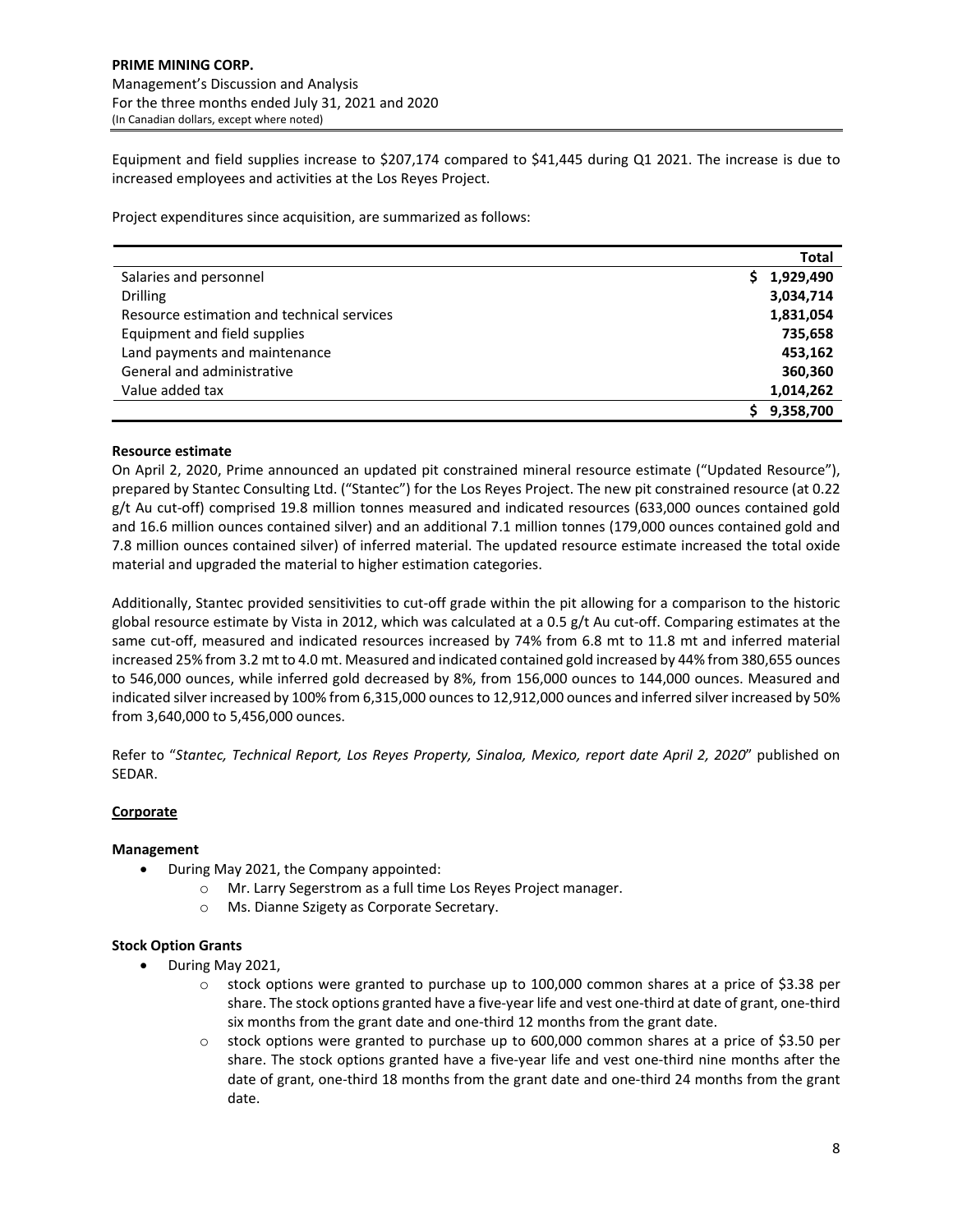## **Warrants**

During August 2021, the Company reported that 19,040,256 common share purchase warrants, with an exercise price of C\$0.50 issued on August 28, 2019, were now fully exercised.

## **OUTLOOK**

Expanded Phase 1 exploration drilling continues through the current rainy season utilizing two core rigs with one drilling at Noche Buena and the other one at Zapote South. Comprehensive planning is underway for the approximately 30,000 m Phase 2 drill campaign which it is anticipated to commence in November, after the current rainy season. Phase 2 will utilize a combination of 6 to 8 core and reverse circulation drill rigs. Reverse circulation rigs will be used, where infrastructure permits, to accelerate the rate of in‐fill drilling and resource definition. Resource modelling will utilize all drill results through Phase 2 drilling with an updated resource technical report expected to be available in Q4 2022.

## **Los Reyes Project ‐ Exploration program**

Prime completed a 15,000‐metre drilling and 7,000‐metre surface trench sampling exploration program employing a three‐pronged approached:

- 1) Increase current mineral resource confidence: Upgrade 7.1 million tonnes of Inferred mineral resources to the Measured and Indicated category, which currently contains 19.8 million tonnes at 1.0 gpt gold and 26.2 gpt silver:
	- 2,000 metres of surface rock chip sampling in trenches
	- 3,000 metres of drilling in 15 to 20 shallow drill holes
	- Focus areas include Noche Buena, Tahonitas, and Zapote including surface rock chip sampling in trenches at San Miguel East and San Miguel West.
- 2) Expand resource near-term: Add gold and silver ounces by trenching and drilling along strike and down dip in areas adjacent to the existing eight open pit‐constrained mineral resource areas:
	- 1,500 metres of surface rock chip sampling in trenches
	- 5,000 metres of drilling with some holes reaching a depth of 250 metres
	- Focus areas include the mineralized structures at Zapote, San Miguel East, and south‐east extensions to Noche Buena and Tahonitas.
- 3) Add future targets: Define the potential to add new gold and silver ounces at depth and in unexplored areas where existing data and new mapping information confirm mineral potential:
	- 3,500 metres of surface rock chip sampling in trenches
	- 7,000 metres of drilling with some holes reaching a depth of 400 ‐ 500 metres
	- Focus areas include potential mineralized structures extending between San Miguel East, Guadalupe East (deep extensions of the Estaca Vein), and Las Primas, and between Guadalupe West and the Zapote/Mariposa trend. A structural re‐interpretation indicates new northwest trending structures parallel to the Zapote trend may exist.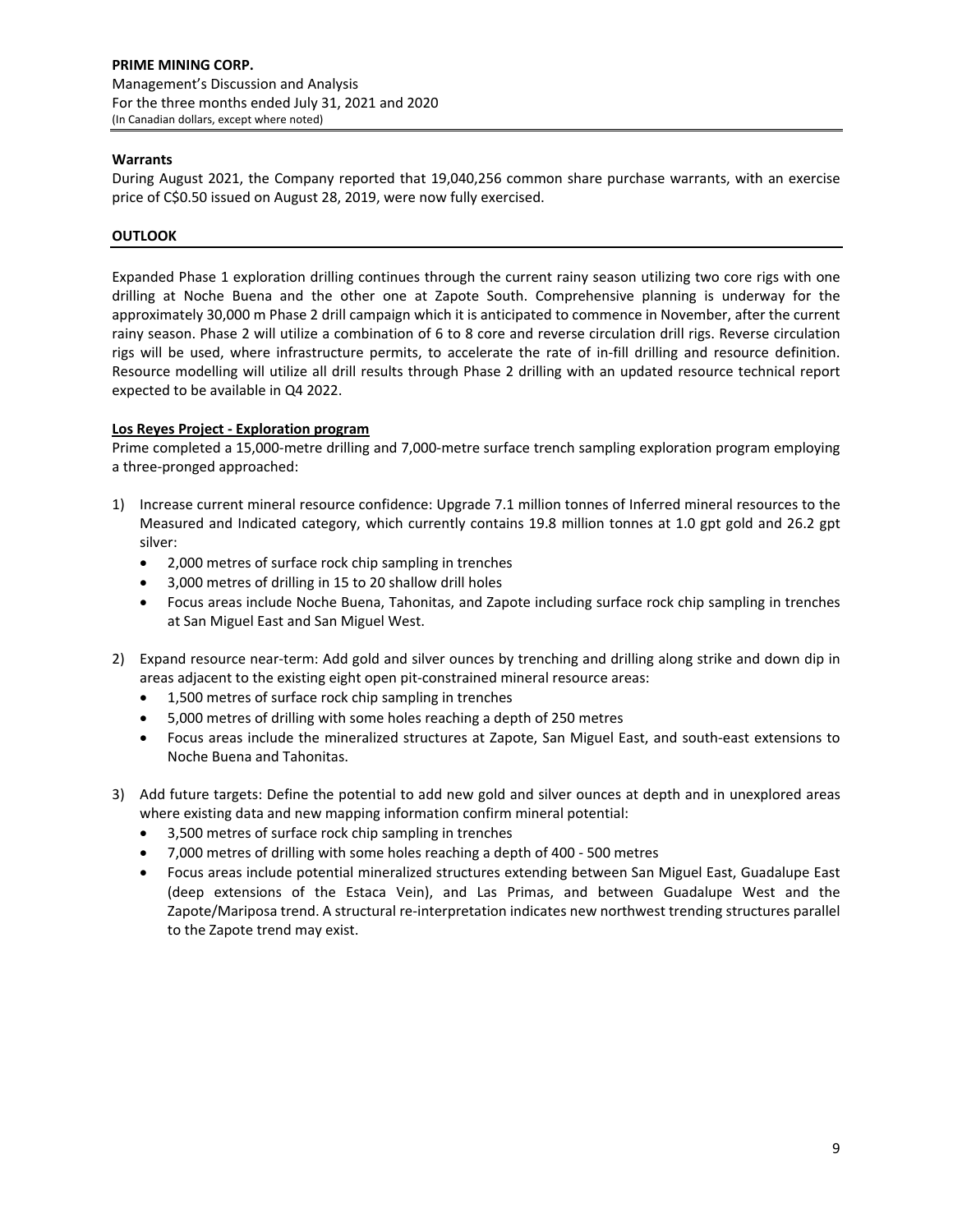## **QUARTERLY RESULTS**

During fiscal 2021, on a retrospective basis, the Company adopted a new accounting policy for exploration and evaluation expenditures. In prior years, the Company capitalized exploration and evaluation expenditures when the Company had the legal right to explore a property. The Company has changed this accounting policy to expense exploration and evaluation expenditure until such time that an appropriate economic assessment has been completed and there is confidence that permits can be obtained to develop the project. The Company will continue to capitalize all acquisition costs and related costs when incurred. Refer to note 3 and 5 of the annual financial statements. This MD&A has been restated under this retrospective accounting policy change. Refer to the *Restatement Reconciliations* section below.

## **Quarterly results**

|                                    |    | Q1 2022     |    | Q4 2021     |    | Q3 2021       | Q2 2021           |
|------------------------------------|----|-------------|----|-------------|----|---------------|-------------------|
|                                    |    |             |    |             |    | Restated      | Restated          |
| Loss for the period                | \$ | (4,046,624) | \$ | (3,324,739) | \$ | (2, 157, 865) | \$<br>(2,548,756) |
| Loss per share - basic and diluted |    | (0.04)      |    | (0.04)      |    | (0.03)        | (0.03)            |
| Total assets                       |    | 43,961,262  |    | 44,791,540  |    | 14,043,787    | 20,367,568        |
| Total non-current liabilities      |    | 930,746     |    | 918,618     |    | 956,522       | 1,012,702         |
| Cash balance                       |    | 29,945,079  |    | 32,026,806  |    | 5,840,853     | 7,678,959         |
| Working capital                    | S  | 29,582,724  | Ś. | 31,369,510  | \$ | 5,598,102     | \$<br>7,368,744   |
|                                    |    |             |    |             |    |               |                   |
|                                    |    | Q1 2021     |    | Q4 2020     |    | Q3 2020       | Q2 2020           |
|                                    |    | Restated    |    | Restated    |    | Restated      | Restated          |
| Loss for the period                | Ś. | (2,668,638) | Ś. | (6,852,493) | Ś  | (1, 286, 672) | \$<br>(3,277,253) |
| Loss per share - basic and diluted |    | (0.04)      |    | (0.12)      |    | (0.02)        | (0.07)            |
| Total assets                       |    | 20,941,400  |    | 9,191,946   |    | 15,398,141    | 16,649,792        |
| Total non-current liabilities      |    | 1,049,880   |    | 64,304      |    | 87,067        | 102,150           |
| Cash balance                       |    | 8,032,658   |    | 1,020,820   |    | 1,518,003     | 2,850,893         |
| Working capital                    | \$ | 7,891,266   | \$ | (426,873)   | \$ | 444,950       | \$<br>1,570,032   |

### **Review of Consolidated Financial Information for Q1 2022 compared to Q1 2021**

Loss for the Company was \$4,046,624 (\$0.04 per share) compared to \$2,668,638 (\$0.04 per share) during Q1 2021, as a result of the following factors:

### **Corporate and administrative expense**

Corporate and administrative expenses decreased to \$1,017,811 compared to \$2,245,502 during Q1 2021. The significant cash components of these expenses include salaries and personnel, consulting and professional fees and investor relations.

Salaries and personnel decreased to \$279,041 compared to \$462,230 during Q1 2021, as a result of reduced signing bonuses for senior management.

Consulting and professional fees include legal, accounting, capital and strategic advisors. The Q4 2021 and Q4 2020 expenses are consistent, with a decrease of \$17,615, as there has not been any substantial change in the services provided to the Company.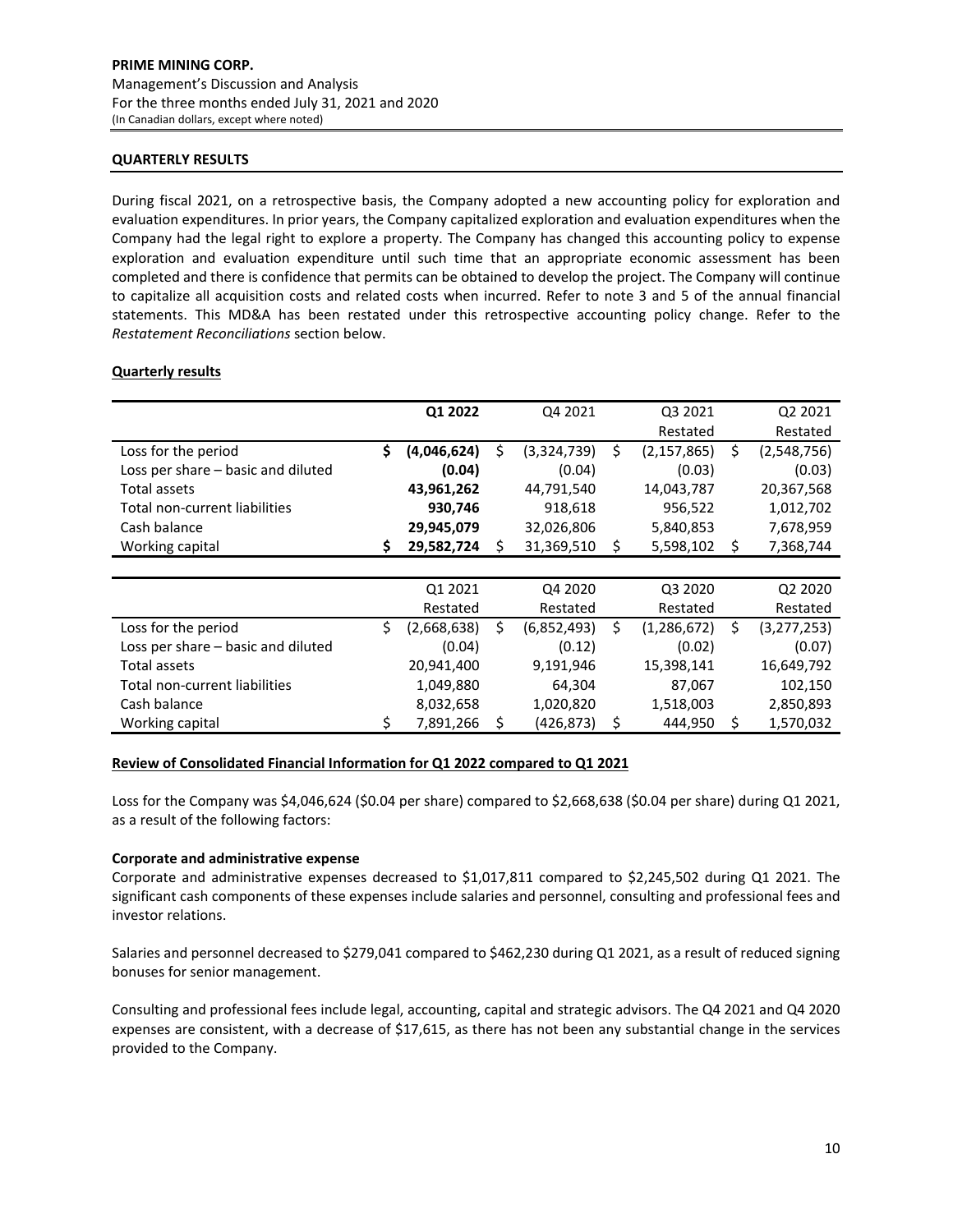Investor relations expenses includes news releases, communications programs, and participation at conferences. The expense decreased to \$23,173 compared to \$214,833 during Q1 2021. During Q1 2021, activities increased significantly following the rebranding of the Company and the acquisition of an option to acquire the Los Reyes Project.

The significant non‐cash component of these expenses includes share‐based compensation, which was \$592,049 compared to \$1,358,961 during Q1 2021. The decrease is a result of the reduced granting of share options, 700,000 share options were granted compared to 4,275,000 during Q1 2021. Additionally, the Q1 2022 share options grants had longer vesting terms compared to Q1 2021.

# **Exploration and evaluation**

Exploration and evaluation expense was \$3,217,146 compared to \$330,177 during Q1 2021. The Company increased exploration activities at the Los Reyes Project. Refer to the *Highlights and Key Developments* section above.

# **Depreciation**

Depreciation expense represents depreciation of equipment and the right-of-use asset associated with the Company's office lease. Depreciation expense was \$76,136 compared to \$26,465 during Q1 2021. The increase is a result of additions to property and equipment of \$157,376 during Q1 2022 which were depreciated during the period.

# **Financing**

Financing expense was \$1,469 compared to \$17,899 during Q1 2021. During Q1 2021, the Company incurred expenses related to interest on a bridge loan that formed part of the Los Reyes transaction. The loan was fully paid in June 2020 reducing the financing expense.

# **Foreign exchange**

Foreign exchange represents changes in the value of monetary assets and liabilities denominated in foreign currencies. During Q1 2022, the foreign exchange gain wasthe result of a depreciating Canadian dollar and increased US dollar holdings. Additionally, gains were attributed to the VAT receivable in the Company's Mexican subsidiaries that is denominated in Mexican pesos and the US dollar long‐term payable.

# **Significant Quarterly Variations**

- Q2 2020 ‐ The Company incurred several significant expenditures associated with the transformation of its business when it acquired an interest in the Los Reyes Project that was reflected in increased investor relations, financing, personnel and share‐based compensation expenses.
- Q3 2020 The Company undertook an additional investor communication program that resulted in a more significant loss.
- Q4 2020 ‐ The Company recognized an impairment provision of \$5,441,325 and share‐based compensation of \$285,000. Additionally, exploration and evaluation expenses of \$542,981 were incurred at the Los Reyes Project.
- Q1 2021 The Company awarded stock options and recognized share-based compensation of \$1,358,961.
- Q2 2021 The Company increased the senior management team and awarded stock options recognizing sharebased compensation of \$1,085,539. Additionally, exploration and evaluation expenses of \$892,290 were incurred at the Los Reyes Project.
- Q3 2021 The Company incurred additional share-based compensation expense of \$737,900 related to the vesting of options. Additionally, exploration and evaluation expenses of \$1,104,323 were incurred at the Los Reyes Project
- Q4 2021 The Company incurred additional share-based compensation expense of \$371,278 related to the vesting of options. Additionally, exploration and evaluation expenses of \$2,646,500 were incurred at the Los Reyes Project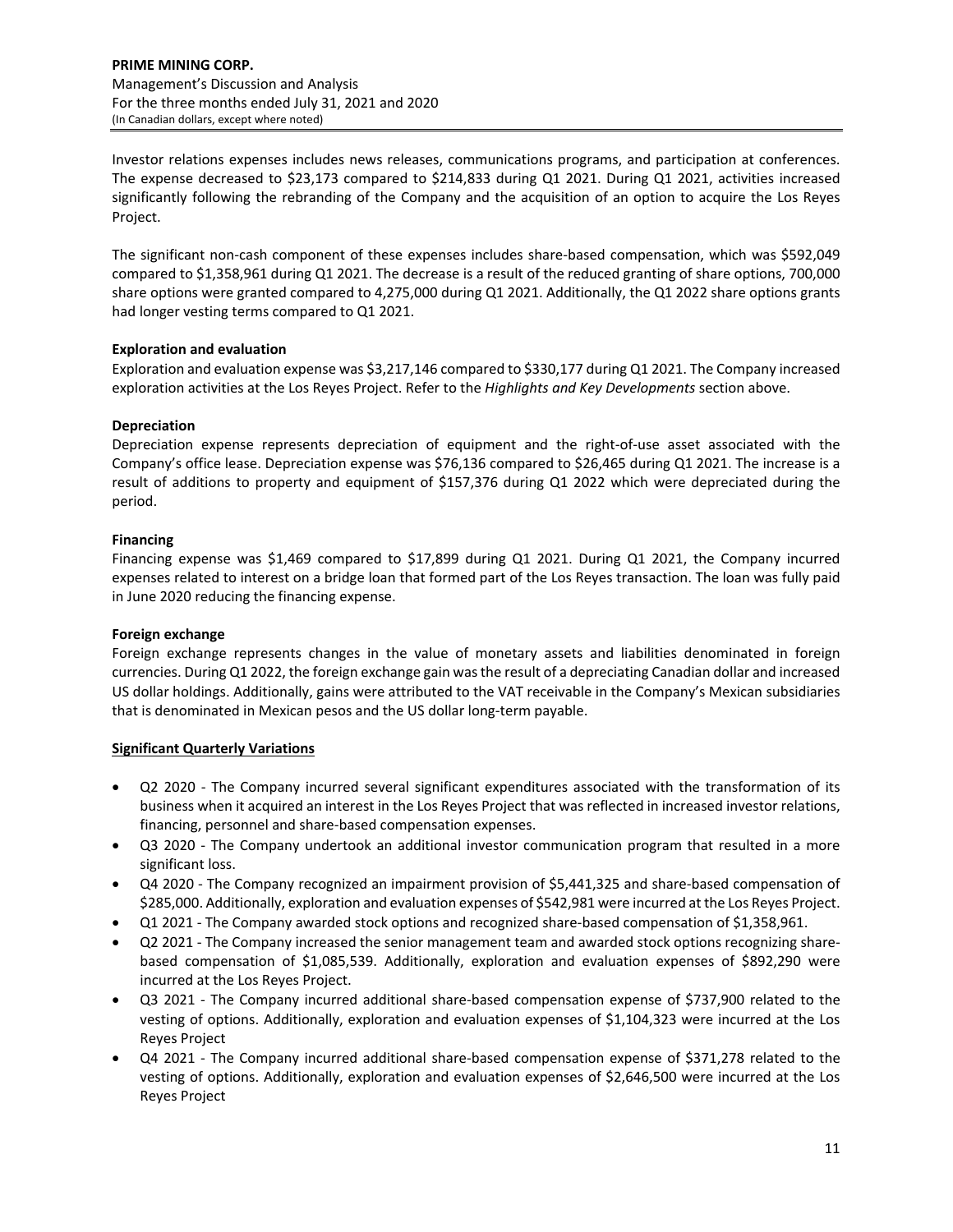Q1 2022 - The Company incurred exploration and evaluation expenditures of \$3,217,146 at the Los Reyes Project.

# **Cash flows**

|                                       | For the three months ended July 31, |               |  |               |  |  |  |
|---------------------------------------|-------------------------------------|---------------|--|---------------|--|--|--|
|                                       |                                     | 2021          |  | 2020          |  |  |  |
|                                       |                                     |               |  | Restated      |  |  |  |
| Cash used in operating activities     |                                     | (3,514,807)   |  | (1, 181, 075) |  |  |  |
| Cash provided by financing activities |                                     | 2,805,605     |  | 10,233,625    |  |  |  |
| Cash used in investing activities     |                                     | (1, 372, 525) |  | (2,040,712)   |  |  |  |
| (Decrease) increase in cash           |                                     | (2,081,727)   |  | 7,011,838     |  |  |  |
| Cash, beginning of period             |                                     | 32,026,806    |  | 1,020,820     |  |  |  |
| Cash, end of period                   |                                     | 29,945,079    |  | 8,032,658     |  |  |  |

## **Operating activities**

During Q1 2022, salaries and personnel expenditures of \$279,041 were incurred by the Company which is a significant portion of the operating expenditures. There were office rent and administrative expenditures of \$69,169. Legal and accounting expenditures of \$54,379 were also incurred. Additional expenditures of \$3,217,146 were incurred relating to Los Reyes Project.

During Q1 2021, salaries and personnel expenditures of \$462,230 were incurred by the Company which is a significant portion of the operating expenditures. There were investorrelations expenditures of \$214,833. Additional expenditures of \$330,177 were incurred relating to Los Reyes Project.

# **Financing activities**

During Q1 2022, the Company had the following significant financing activities:

- Issued 5,097,262 common shares for gross proceeds of \$2,842,631 upon exercise of warrants.
- Issued 265,000 common shares for gross proceeds of \$151,000 upon exercise of options.

During Q1 2021, the Company completed a private placement resulting in net proceeds of \$9,431,470. Additionally, loan repayments were \$1,164,678 during Q1 2021.

### **Investing activities**

During Q1 2022, the second and final option payment to Vista Gold of US\$1,000,000 was made by the Company.

During Q1 2021, the Company completed the acquisition of the Los Reyes Project. As part of this transaction, the Company set up a long‐term receivable for value added sales taxes that are recoverable from the Mexican government and a corresponding liability to refund part of those taxes to the vendor of the Los Reyes property. Additionally, as part of the Los Reyes Project transaction, the Company issued 330,000 common shares valued at \$465,000 which is recorded as a component of shareholders' equity.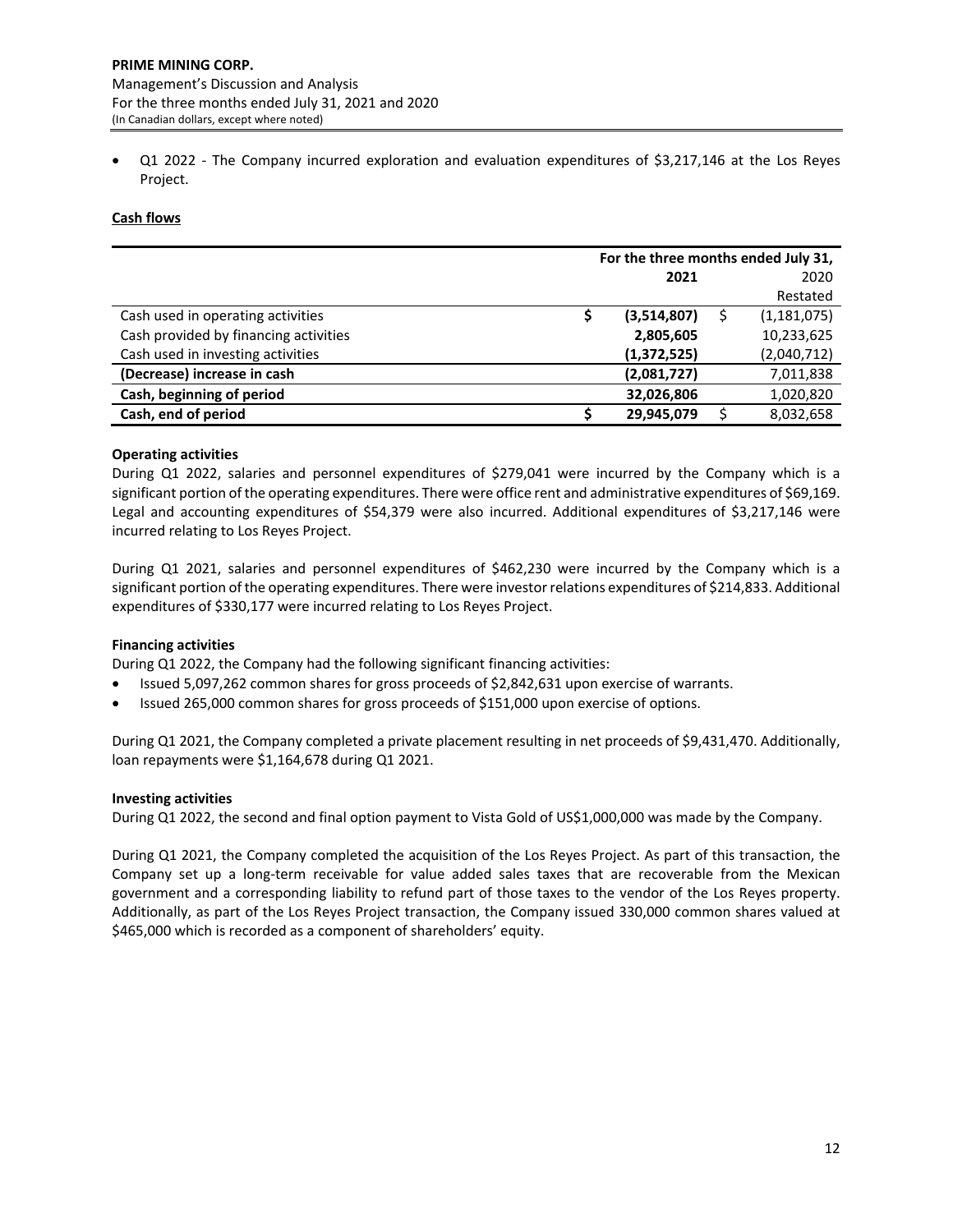### **LIQUIDITY AND CAPITAL RESOURCES**

Liquidity risk is the risk that the Company will encounter difficulties in meeting obligations associated with its financial liabilities and other contractual obligations.

The Company is a mineral exploration company and currently has no operating income or positive operating cash flows. The Company depends upon share issuances and property option agreementsto fund its exploration activities and administrative expenses.

Factors that may affect the Company's liquidity are continuously monitored. These factors include the market price of gold, operating costs, exploration expenditures, the timing of VAT recoveries, foreign currency fluctuations, health and safety risks related to the covid‐19, and risks and uncertainties (refer to *Risks and Uncertainties* section).

The Company will need to raise additional funds to fully develop its mineral properties. There can be no assurance that the Company will succeed in obtaining additional financing, now or in the future. Consequently, the Company is subject to liquidity risk.

At July 31, 2021, the Company had working capital of \$29,582,724 including cash of \$29,945,079, compared to a working capital of \$31,369,510 at April 30, 2021. Accounts payable and accruals decreased to \$483,081 compared to \$833,744, at April 30, 2021, due to decreased activities at the Los Reyes Project. The long-term payable of \$928,204 requires payment when the value added tax receivable of \$1,031,338 is refunded.

At July 31, 2021, the Company has the following capital resource commitments:

- The Company must undertake exploration and make cash progress payments to maintain its exploration property rights.
- The Company is committed to make payments under property and equipment leases totalling \$46,094 through 2023.
- The Company signed a new premises lease which will commence during November 2021. The premises lease commits the Company to make payments of \$253,218 over a five‐year term.

Subsequent to July 31, 2021, the Company signed a drilling contract with a commitment of US\$480,000 to the contractor and drill program.

### **RELATED PARTY TRANSACTIONS**

Key management personnel are the persons responsible for the planning, directing and controlling the activities of the Company and includes both executive and non‐executive directors, officers, and entities controlled by such persons. The Company considers all directors and officers of the Company to be key management personnel.

Key management compensation includes:

|                                  | Three months ended July 31, |         |  |           |
|----------------------------------|-----------------------------|---------|--|-----------|
|                                  |                             | 2021    |  | 2020      |
| Salaries, personnel and benefits |                             | 258,405 |  | 486,524   |
| Directors fees                   |                             | 48.750  |  |           |
| Share-based compensation         |                             | 313.869 |  | 1,141,600 |
|                                  |                             | 621.024 |  | 1,628,124 |

Trade payables and accrualsinclude \$50,000 (April 30, 2021 ‐ \$16,250) owed to directors and officers of the Company in connection to accrued salaries and benefits.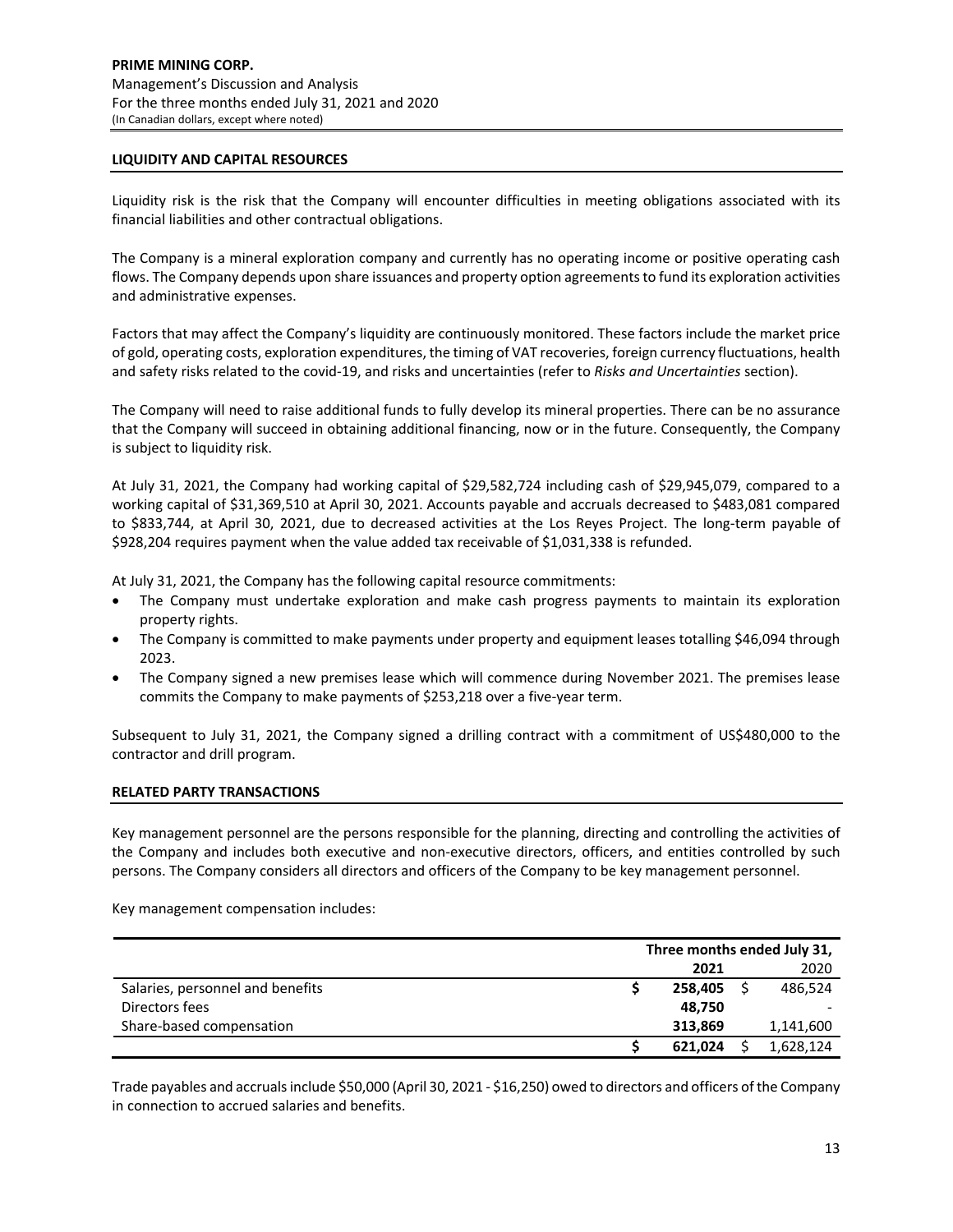During the three months ended July 31, 2021, the Company repaid the loan balance, interest and commitment fee owed to Andrew Bowering, a director and officer of the Company of \$1,164,678.

## **OUTSTANDING SHARE DATA**

At September 23, 2021, the Company had the following equity securities outstanding:

|                                                                                                           | <b>Authorized</b>                                                      | Outstanding                                                                                            |  |  |  |  |
|-----------------------------------------------------------------------------------------------------------|------------------------------------------------------------------------|--------------------------------------------------------------------------------------------------------|--|--|--|--|
| Equity securities - voting                                                                                | Unlimited common shares                                                | 112,338,205 common shares                                                                              |  |  |  |  |
| Stock options - convertible to<br>voting common shares<br>Warrants convertible to voting<br>common shares | Stock options to acquire up to 10% of<br>the outstanding common shares | Stock options to acquire 8,000,000<br>common shares<br>Warrants to acquire 24,758,125<br>common shares |  |  |  |  |

## **SIGNIFICANT ACCOUNTING POLICIES**

The condensed interim consolidated financial statements have been prepared in accordance with IFRS as issued by the International Accounting Standards Board ("IASB"), effective as of July 31, 2021. The Company's significant accounting policies are described in note 3 of the Company's annual financial statements.

## **CHANGES IN ACCOUNTING POLICIES**

The accounting policies applied in the preparation of the Company's condensed interim consolidated financial statements for the three months ended July 31, 2021 and 2020, are consistent with those applied and disclosed in the Company's annual financial statements.

During fiscal 2021, the Company voluntarily change is accounting policy regarding exploration and evaluation expenditures. Refer to note 3 and 5 of the annual financial statements.

# **RESTATEMENT RECONCILIATIONS**

### **Loss for the period**

|                                 |                        |            | <b>Effect of change in</b> |   | As restated under new |
|---------------------------------|------------------------|------------|----------------------------|---|-----------------------|
| Period                          | As previously reported |            | accounting policy          |   | accounting policy     |
| Q <sub>2</sub> 20 <sub>20</sub> | (3,007,064)            | -S         | (270, 189)                 | S | (3,277,253)           |
| Q3 2020                         |                        | (851, 653) | (435, 019)                 |   | (1,286,672)           |
| Q4 2020                         | (6,656,665)            |            | (195, 828)                 |   | (6,852,493)           |
| Q1 2021                         | (2,338,461)            |            | (330, 177)                 |   | (2,668,638)           |
| Q2 2021                         | (1,656,466)            |            | (892, 290)                 |   | (2,548,756)           |
| Q3 2021                         | (1,053,542)            |            | (1, 104, 323)              | S | (2, 157, 865)         |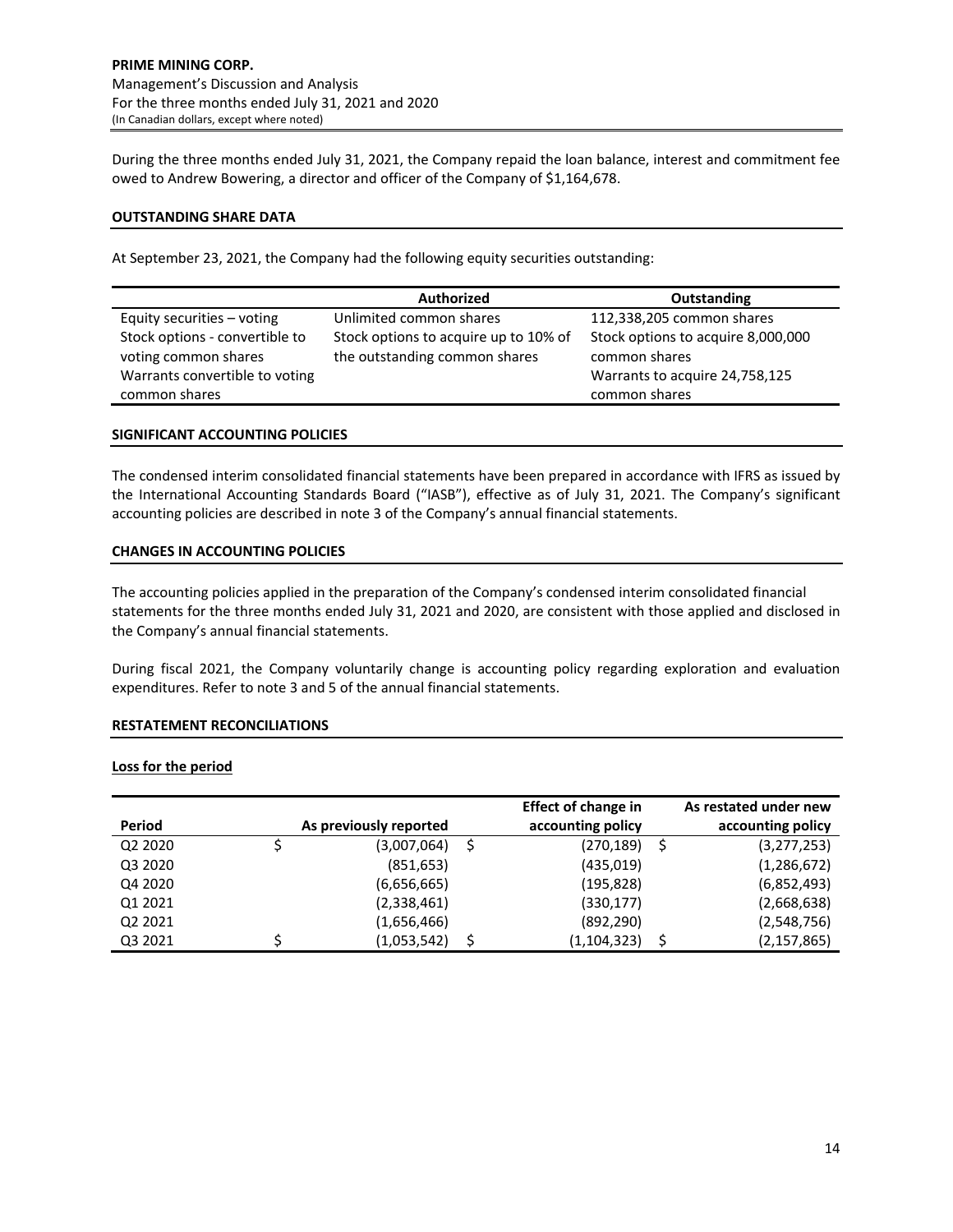# **PRIME MINING CORP.** Management's Discussion and Analysis For the three months ended July 31, 2021 and 2020

(In Canadian dollars, except where noted)

# **Loss per share**

| Period  | As previously reported | <b>Effect of change in</b><br>accounting policy | As restated under new<br>accounting policy |
|---------|------------------------|-------------------------------------------------|--------------------------------------------|
| Q2 2020 | (0.06)                 | (0.01)                                          | (0.07)                                     |
| Q3 2020 | (0.01)                 | (0.01)                                          | (0.02)                                     |
| Q4 2020 | (0.11)                 | (0.01)                                          | (0.12)                                     |
| Q1 2021 | (0.03)                 | (0.01)                                          | (0.04)                                     |
| Q2 2021 | (0.02)                 | (0.01)                                          | (0.03)                                     |
| Q3 2021 | (0.01)                 | (0.02)                                          | (0.03)                                     |

# **Total assets**

|         |                        | <b>Effect of change in</b> |   | As restated under new |
|---------|------------------------|----------------------------|---|-----------------------|
| Period  | As previously reported | accounting policy          |   | accounting policy     |
| Q2 2020 | 17,187,209             | (537, 417)                 |   | 16,649,792            |
| Q3 2020 | 16,370,577             | (972, 436)                 |   | 15,398,141            |
| Q4 2020 | 10,360,210             | (1,168,264)                |   | 9,191,946             |
| Q1 2021 | 21,271,577             | (330, 177)                 |   | 20,941,400            |
| Q2 2021 | 21,590,035             | (1,222,467)                |   | 20,367,568            |
| Q3 2021 | 16,370,577             | (2,326,790)                | S | 14,043,787            |

# **Q1 2021 Cash flows**

|                                                      | As previously reported | <b>Effect of change in</b><br>accounting policy | As restated under new<br>accounting policy |
|------------------------------------------------------|------------------------|-------------------------------------------------|--------------------------------------------|
| Cash used in<br>operating activities<br>Cash used in | (754,431)              | $(426, 644)$ \$                                 | (1, 181, 075)                              |
| investing activities                                 | (2,467,356)            | 426,644                                         | (2,040,712)                                |

# **FINANCIAL INSTRUMENTS AND FINANCIAL RISK MANAGEMENT**

The Company's financial instruments consist of cash, receivables, deposits, VAT receivables, trade payables and accruals, advances from related party, loan payable and lease liability. The carrying value of all the Company's financial instruments approximates their fair value except for cash. The fair value of cash is measured using Level 1 inputs. It is management's opinion that the Company is not exposed to significant interest or credit risks arising from these financial instruments.

The Company's activities expose it to a variety of financial risks, of which the primary ones are liquidity risk and foreign exchange risk. The Company does not have a practice of trading derivatives.

The Company manages liquidity risk by attempting to maintain adequate cash balances. If necessary, the Company may raise funds through the issuance of debt, equity or sale of non-core assets. The Company ensures that there is sufficient capital to meet its obligations by continuously monitoring and reviewing actual and forecasted cash flows and matching the maturity profile of financial assets to development, capital and operating needs.

The Company is exposed to foreign exchange fluctuations, primarily on value added tax receivable balances denominated in Mexican pesos and the long‐term payable balance denominated in US dollars.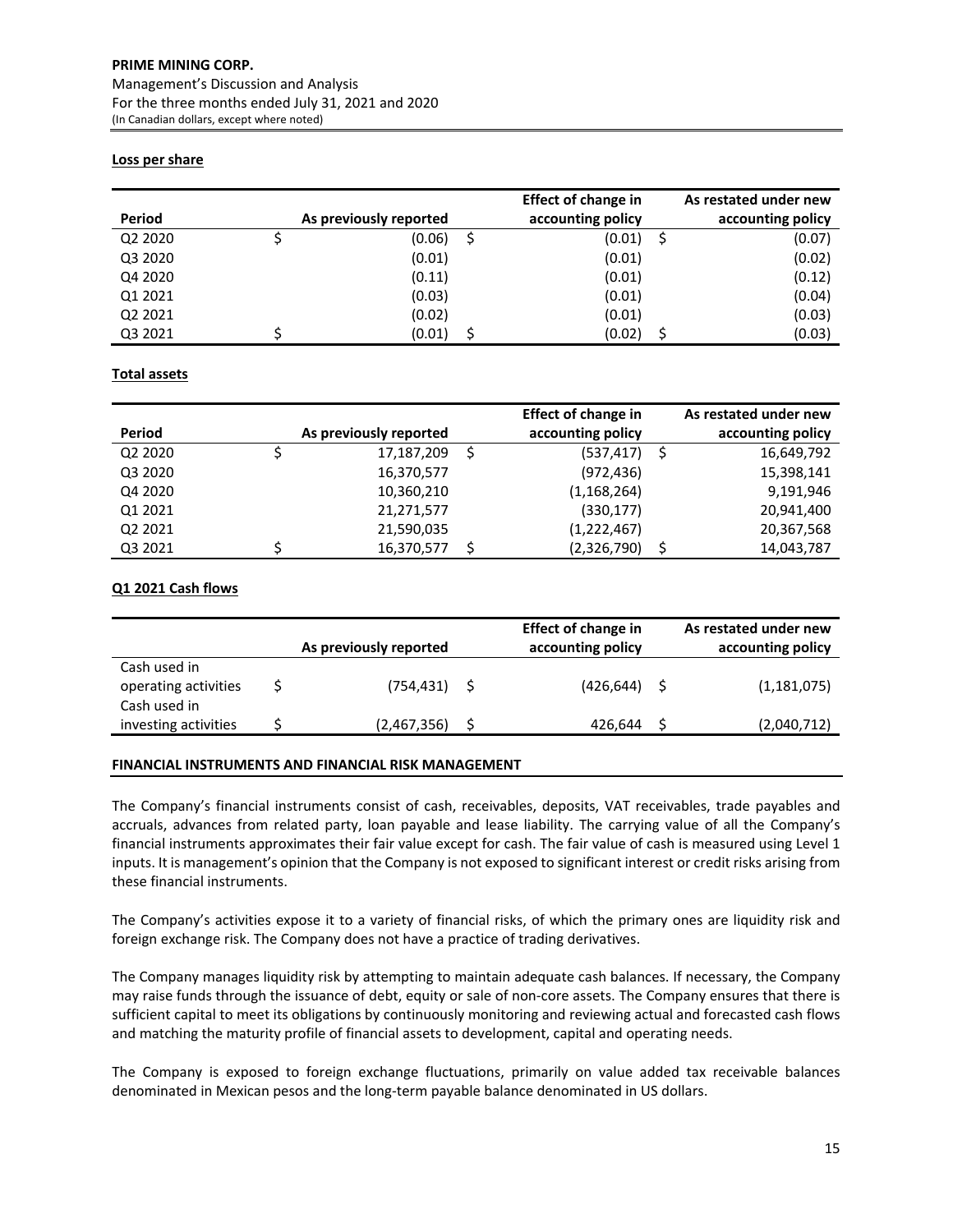The Company's financial risks are described in note 12 of the interim financial statements.

### **OFF‐BALANCE SHEET ARRANGEMENTS**

The Company has does not have any off‐balance sheet arrangements.

#### **PROPOSED TRANSACTIONS**

At July 31, 2021, and the date hereof, the Company had no proposed transaction.

#### **RISKS AND UNCERTAINTIES**

For a detailed listing of the risk factors faced by the Company, please refer to the Company's MD&A and Annual Information Form for the year ended April 30, 2021.

#### **CAUTIONARY NOTE REGARDING FORWARD‐LOOKING STATEMENTS**

This MD&A includes "forward‐looking statements", within the meaning of applicable securitieslegislation, which are based on the opinions and estimates of management and are subject to a variety of risks and uncertainties and other factors that could cause actual events or results to differ materially from those projected in the forward‐looking statements. While these forward‐looking statements, and any assumptions upon which they are based, are made in good faith and reflect our current judgment regarding the direction of our business, actual results could differ materially from any estimates, forecasts, predictions, projections, assumptions, or other future performance suggested herein.

Forward-looking statements are often, but not always, identified by the use of words such as "seek", "anticipate", "budget", "plan", "continue", "estimate", "expect", "forecast", "may", "will", "project", "predict", "potential", "targeting", "intend", "could", "might", "should", "believe" and similar words suggesting future outcomes or statements regarding an outlook. These statements do not take into account the effect of transactions or other items announced or occurring after the statements are made. Forward‐looking statements are based upon a number of expectations and assumptions and are subject to certain risks and uncertainties, many of which are beyond our control, that could cause actual results to differ materially from those that are disclosed in or implied by such statements.

These forward‐looking statements may include but are not limited to statements concerning:

- The Company's success at completing future financings;
- The Company's strategies and objectives;
- The completion of further exploration and development activity at the Los Reyes Project;
- General business and economic conditions;
- General political climate; and
- The Company's ability to meet its financial obligations as they become due.

Although the Company believesthat the assumptions and expectationsreflected in such forward‐looking statements are reasonable, we can give no assurance that these assumptions and expectations will prove to be correct, and since forward-looking statements inherently involve risks and uncertainties, undue reliance should not be placed on such statements. Events or circumstances could cause actual results to differ materially from those estimated or projected and expressed in, or implied, by these forward‐looking statements. Due to the risks, uncertainties and assumptions inherent in forward‐looking statements, investors in securities of the Company should not place undue reliance on these forward‐looking statements.